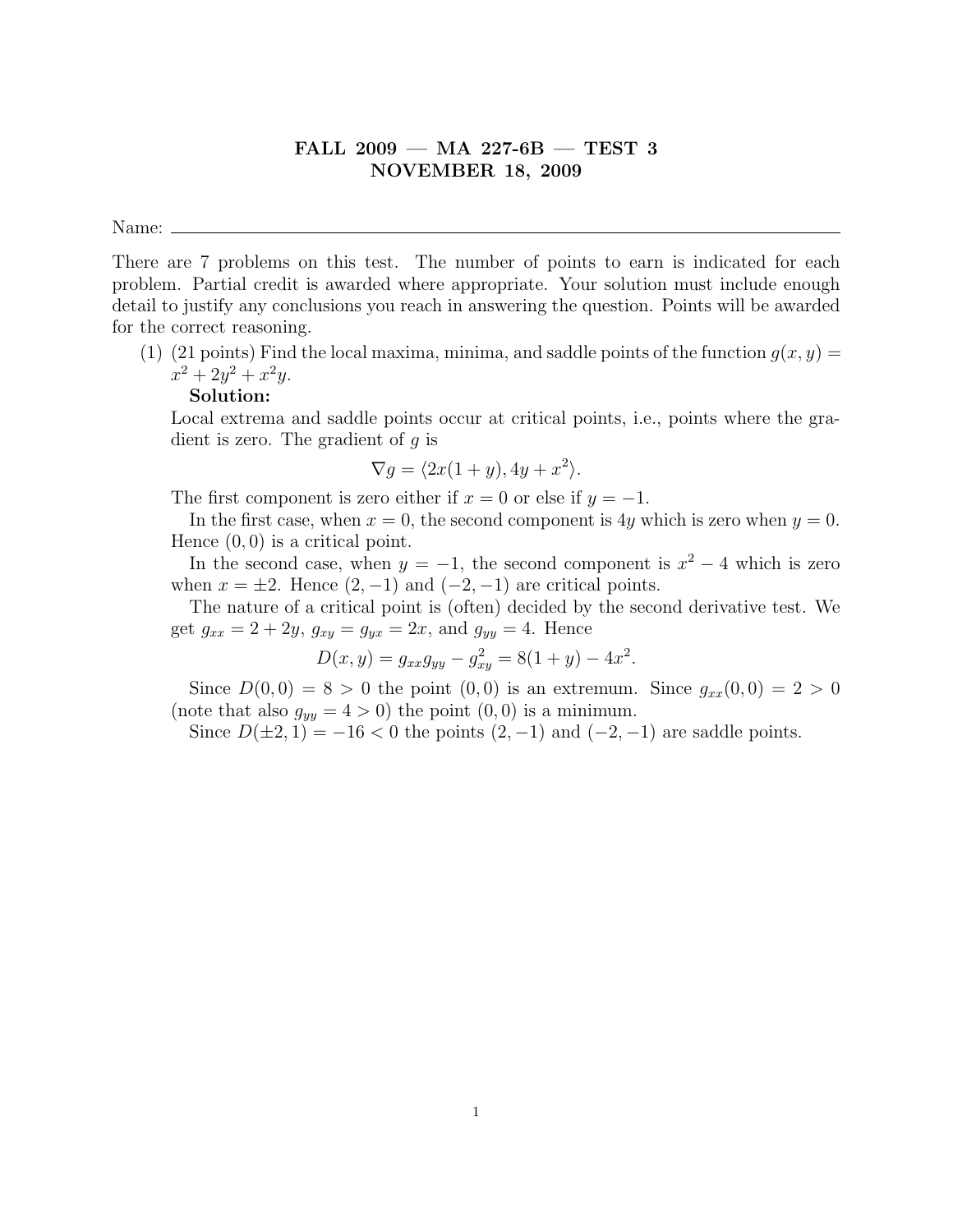(2) (21 points) Use Lagrange multipliers to find maximum and minimum values of the function  $f(x, y) = 2x + y + 5$  on the circle  $x^2 + y^2 = 1$ . Where do they occur?

### Solution:

Only points on the circle are to be considered. This constraint is expressed as  $g(x, y) = 0$  where  $g(x, y) = x^2 + y^2 - 1$ . The method of Lagrange multipliers requires to find the solutions of the following system of algebraic equations:

$$
\nabla f = \lambda \nabla g,
$$
  

$$
g = 0.
$$

In this case  $\nabla f = \langle 2, 1 \rangle$  and  $\nabla g = \langle 2x, 2y \rangle$  so that the system is

$$
2 = 2\lambda x
$$

$$
1 = 2\lambda y
$$

$$
1 = x^2 + y^2.
$$

From the first equation (for instance) we get that  $\lambda$  can not be zero (otherwise the first equation would be  $2 = 0$  which is absurd). Hence  $x = 2/(2\lambda)$  and  $y = 1/(2\lambda)$ . Therefore  $x = 2y$ . Using this in the third equation gives

$$
1 = (2y)^2 + y^2 = 5y^2.
$$

There are two solutions:  $y_1 = 1/$ 5 and  $y_2 = -1/$ √  $\sqrt{5}$  and  $y_2 = -1/\sqrt{5}$ . Recalling  $x = 2y$  gives two points to consider:  $P_1 = (2, 1)/\sqrt{5}$  and  $P_2 = -(2, 1)/\sqrt{5}$ . The value of f at  $P_1$  is  $5/\sqrt{5}+5$  and the value of f at  $P_2$  is  $-5/\sqrt{5}+5$ . The former is the larger of the two. Hence the maximum occurs at  $P_1$  and the minimum at  $P_2$ .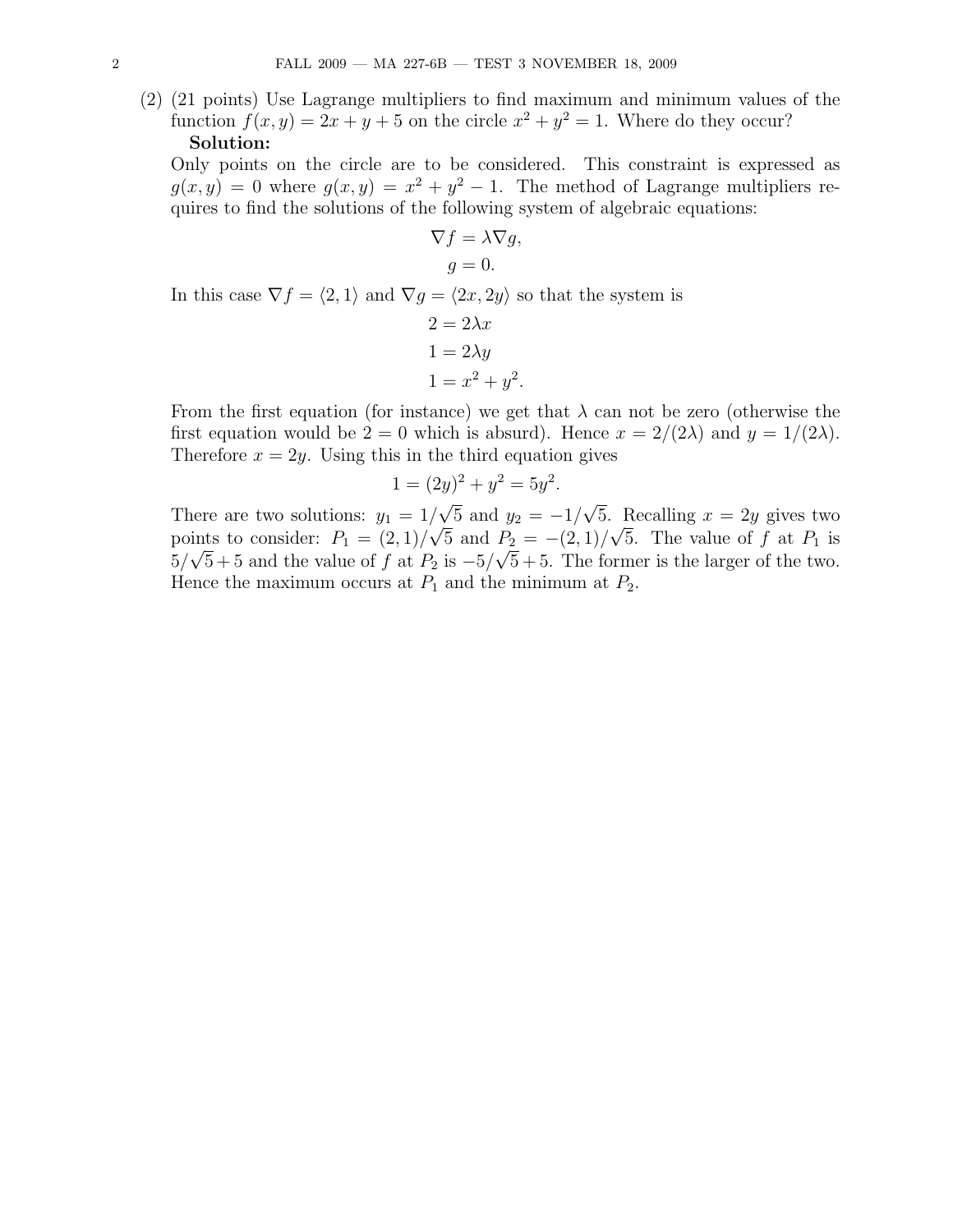(3) (21 points) Evaluate the integral

$$
\iint_D (2x+y)dA
$$

where D is the region bounded by the curves  $y = x$  and  $y = x^2$ .

## Solution:

The graphs of  $y = x$  and  $y = x^2$  intersect at  $(0,0)$  and at  $(1,1)$ . The graph of  $y = x^2$ lies below the one for  $y = x$  when  $0 \le x \le 1$ . Thus, for fixed x between 0 and 1 the variable y varies between  $x^2$  and x. The iterated integral reads

$$
\int_0^1 \int_{x^2}^x (2x+y) dy dx.
$$

We compute

$$
\int_{0}^{1} \int_{x^{2}}^{x} (2x + y) dy dx = \int_{0}^{1} (2xy + \frac{1}{2}y^{2}) \Big|_{y=x^{2}}^{y=x} dx
$$
  
= 
$$
\int_{0}^{1} ((2x^{2} + \frac{1}{2}x^{2}) - (2x^{3} + \frac{1}{2}x^{4})) dx
$$
  
= 
$$
\int_{0}^{1} (\frac{5}{2}x^{2} - 2x^{3} - \frac{1}{2}x^{4}) dx
$$
  
= 
$$
(\frac{5}{6}x^{3} - \frac{1}{2}x^{4} - \frac{1}{10}x^{5}) \Big|_{x=0}^{x=1}
$$
  
= 
$$
\frac{5}{6} - \frac{1}{2} - \frac{1}{10}
$$
  
= 
$$
\frac{7}{30}.
$$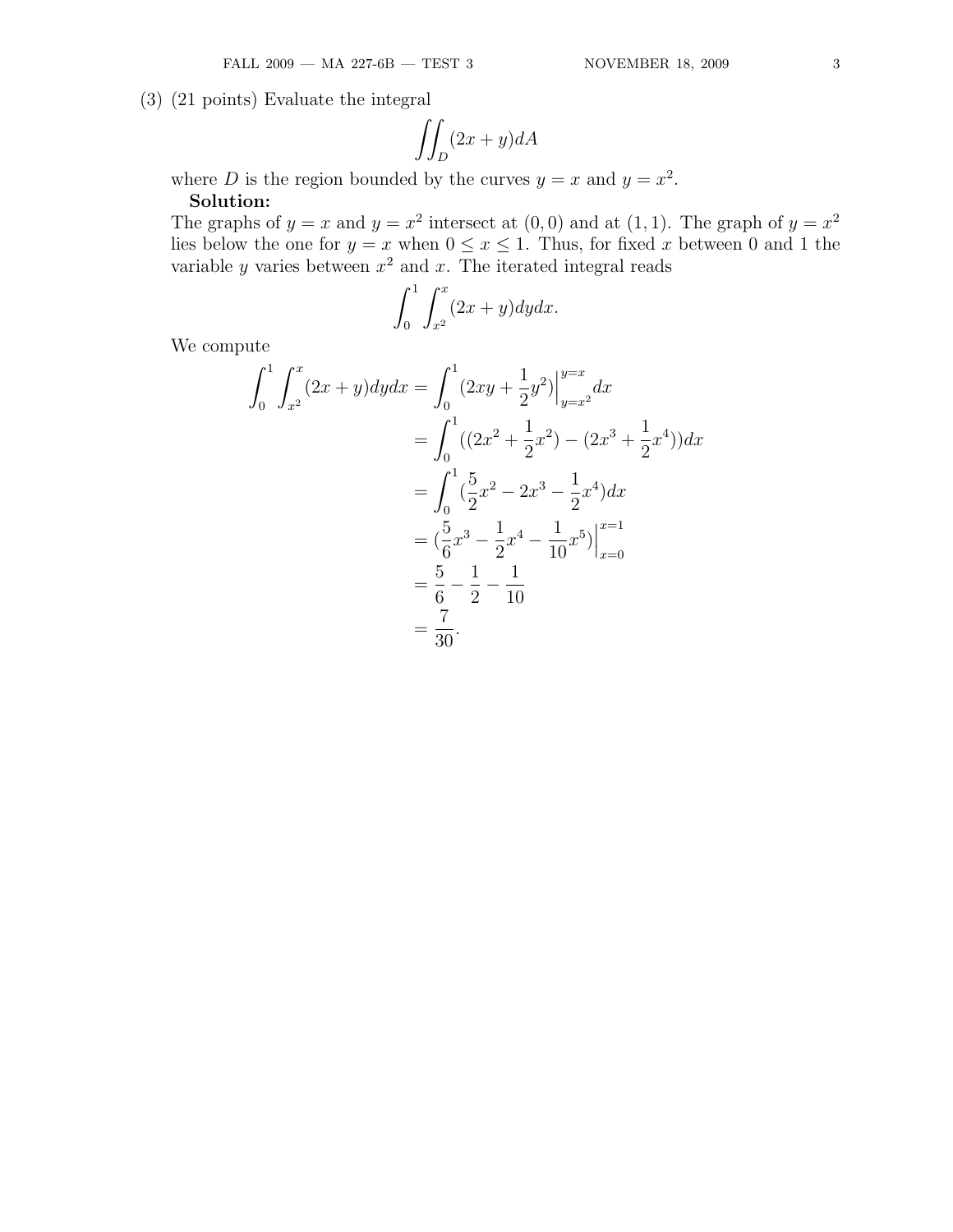(4) (13 points) Use polar coordinates to evaluate the integral  $\iint_D xy^2 dA$  where D is the left half of the disk of radius 3 centered at the origin.

#### Solution:

For polar coordinates we have  $x = r \cos(\theta)$  and  $y = r \sin(\theta)$ . The points in the left half plane have values of  $\theta$  between  $\pi/2$  and  $3\pi/2$ . The points in the disk of radius 3 centered at the origin have values of r between 0 and 3. We must not forget that  $dA = rdr d\theta$ . Hence

$$
\iint_D xy^2 dA = \int_{\pi/2}^{3\pi/2} \int_0^3 r \cos(\theta) (r \sin(\theta))^2 r dr d\theta
$$
  
= 
$$
\int_{\pi/2}^{3\pi/2} \cos(\theta) (\sin(\theta))^2 \int_0^3 r^4 dr d\theta = \frac{r^5}{5} \Big|_{r=0}^{r=3} \int_{\pi/2}^{3\pi/2} \cos(\theta) (\sin(\theta))^2 d\theta.
$$

To evaluate the  $\theta$ -integral we substitute  $u = \sin(\theta)$ ,  $du = \cos(\theta)d\theta$ .  $\sin(\pi/2) = 1$  will be the lower limit of the integral while  $\sin(3\pi/2) = -1$  will be the upper limit. Hence

$$
\int_{\pi/2}^{3\pi/2} \cos(\theta)(\sin(\theta))^2 d\theta = \int_1^{-1} u^2 du = \frac{u^3}{3} \Big|_{u=1}^{u=-1} = -\frac{2}{3}.
$$

Together with the previous result we get

$$
\iint_D xy^2 dA = -\frac{3^5}{5} \frac{2}{3} = -2\frac{3^4}{5} = -\frac{162}{5}.
$$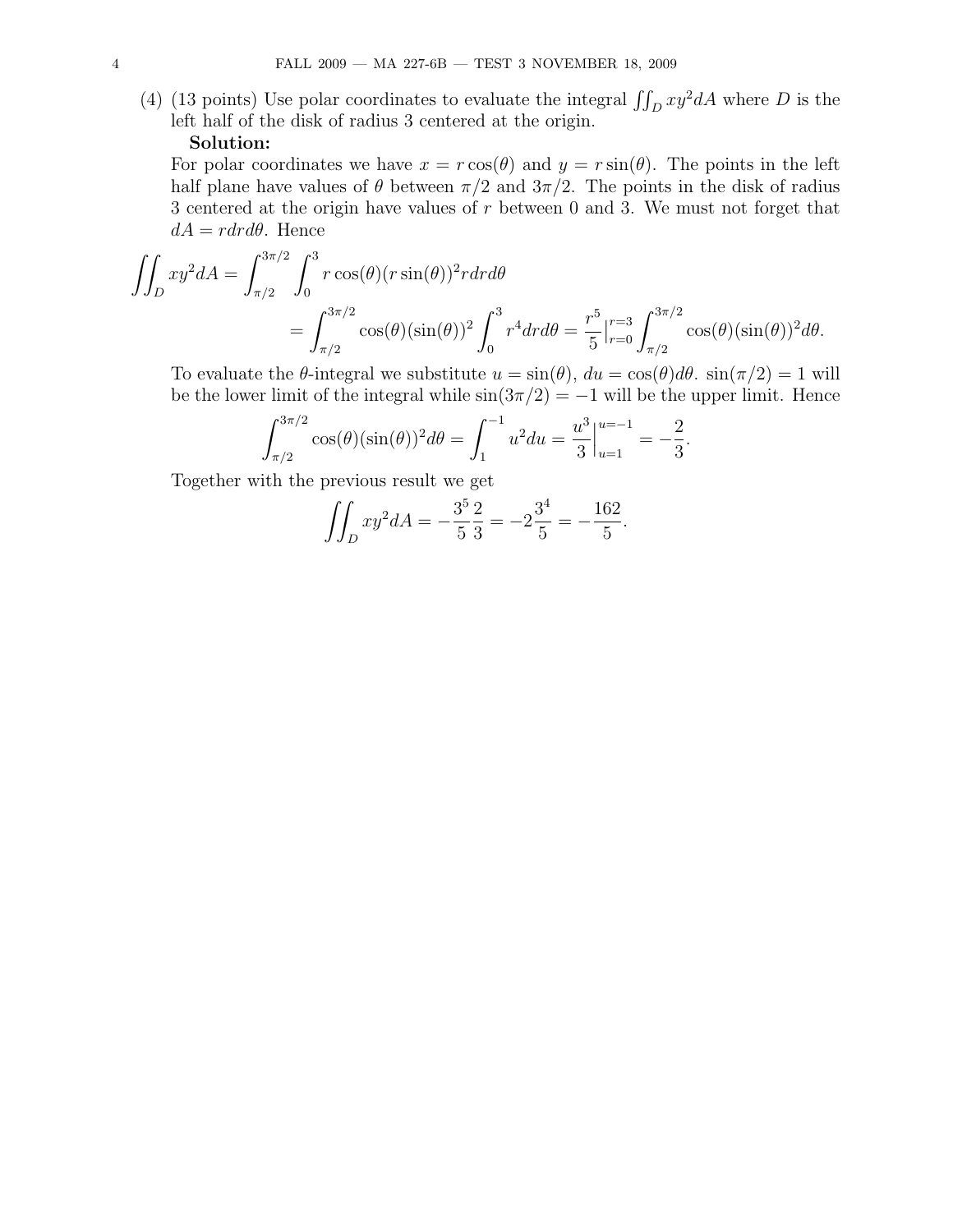(5) (13 points) Find the absolute maximum and minimum as well as the points where (13 points) Find the absolute maximum and minimum as well as the points where<br>they occur for the function  $f(x, y) = 3 + xy$  over the disk of radius  $\sqrt{8}$  centered at the origin.

#### Solution:

We have to investigate both the interior and the boundary of the disk. For the interior we find the critical points of f, i.e., the zeros of  $\nabla f$ . Since  $\nabla f = \langle y, x \rangle$  there is precisely one critical point, the origin. Note that  $f(0, 0) = 3$ .

The boundary of the disk is described by the constraint equation  $g(x, y) = 0$  where  $g(x, y) = x^2 + y^2 - 8$ . Here we use Lagrange multipliers. This method requires to find the solutions of the following system of algebraic equations:

$$
\nabla f = \lambda \nabla g,
$$
  

$$
g = 0.
$$

In this case  $\nabla f = \langle y, x \rangle$  and  $\nabla g = \langle 2x, 2y \rangle$  so that the system is

$$
y = 2\lambda x
$$

$$
x = 2\lambda y
$$

$$
8 = x^2 + y^2.
$$

From the first two equations we get  $x = 4\lambda^2 x$ . If  $x = 0$  then  $y = 0$  and  $0 = 8$  so that x cannot be zero. Therefore we get  $4\lambda^2 = 1$  and  $2\lambda$  is either 1 or -1.

First let  $2\lambda = 1$ , so that  $x = y$ . Then the third equation is  $2x^2 = 8$  which holds when  $x = 2$  or  $x = -2$ . We have two points to consider:  $(2, 2)$  and  $(-2, -2)$ . At both points f assumes the value 7.

Now let  $2\lambda = -1$ , so that  $x = -y$ . Then the third equation is again  $2x^2 = 8$ . Now the two points are  $(2, -2)$  and  $(-2, 2)$ . At both of these f assumes the value  $-1$ .

Comparing the three values  $-1$ , 3, and 7 we see that the minimum is  $-1$  attained at  $(2, -2)$  and  $(-2, 2)$  and the maximum is 7 attained at  $(2, 2)$  and  $(-2, -2)$ .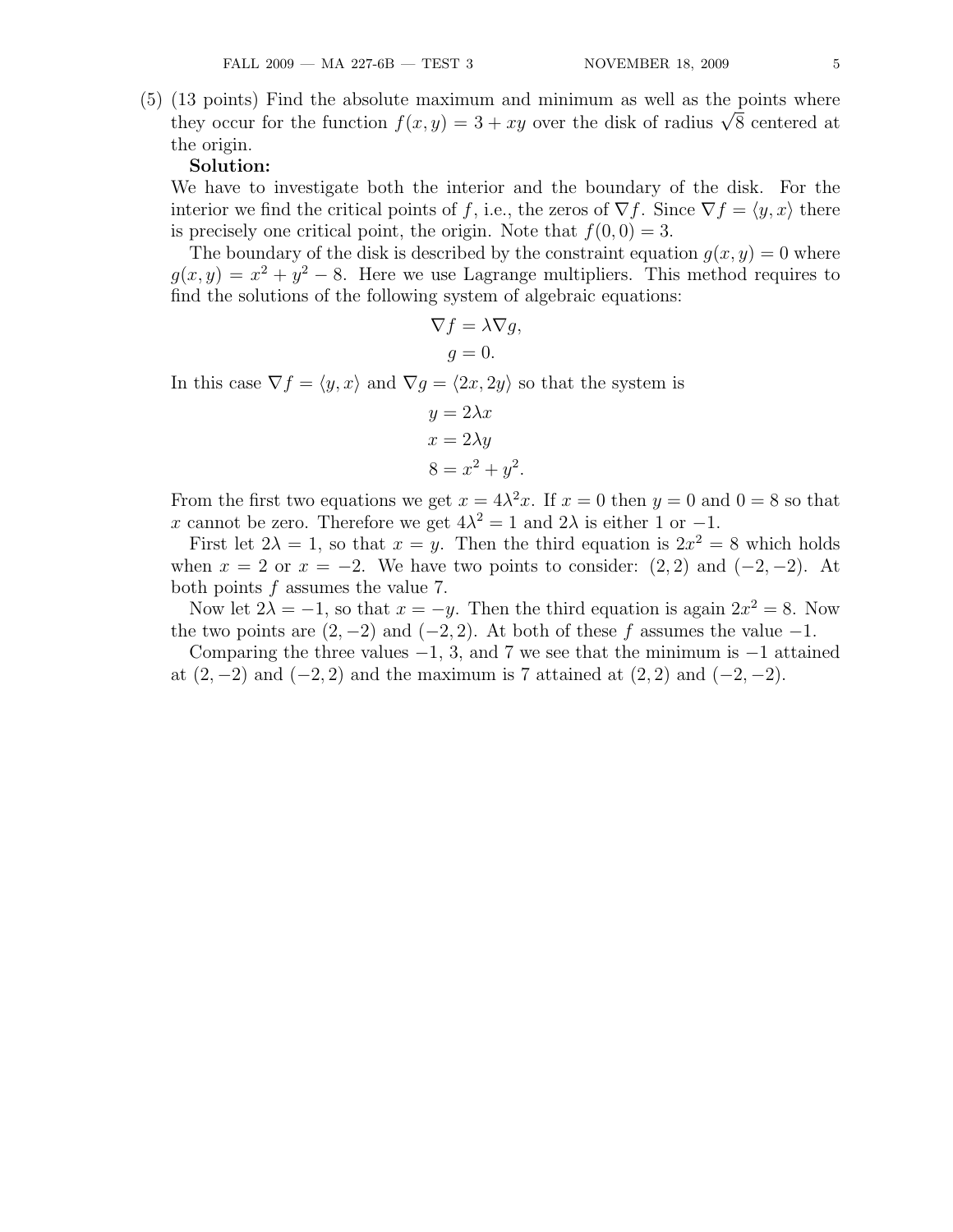$(6)$  (7 points) Compute the centroid of the solid E which is bounded by the paraboloids  $z = x^2 + y^2$  and  $z = 4 - 3x^2 - 3y^2$ .

#### Solution:

 $E$  is symmetric with respect to rotation about the  $z$ -axis. The centroid lies therefore on the z-axis, i.e.,  $\bar{x} = \bar{y} = 0$ . The value  $\bar{z}$  is given by the integral

$$
\iiint_E zdV.
$$

The points of E satisfy  $x^2 + y^2 \le z \le 4 - 3x^2 - 3y^2$ . Therefore we need to consider only points  $(x, y)$  where  $x^2 + y^2 \le 4 - 3x^2 - 3y^2$ . Using equality here gives us the boundary of that region, but  $x^2 + y^2 = 4 - 3x^2 - 3y^2$  precisely when  $x^2 + y^2 = 1$ , a circle of radius 1 centered at the origin.

Using cylindrical coordinates  $x = r \cos(\theta)$ ,  $y = r \sin(\theta)$ , and  $z = z$  we get

$$
\iiint_E z dV = \int_0^{2\pi} \int_0^1 \int_{r^2}^{4-3r^2} zr dz dr d\theta
$$

(remember the Jacobian for cylindrical coordinates). Hence

$$
\iiint_E z dV = 2\pi \int_0^1 \frac{1}{2} r z^2 \Big|_{z=r^2}^{z=4-3r^2} dr
$$
  
=  $\pi \int_0^1 (r(4-3r^2)^2 - r^5) dr = \pi \int_0^1 (16r - 24r^3 + 8r^5) dr$   
=  $\pi (8 - 6 + \frac{8}{6}) = \frac{10\pi}{3}.$